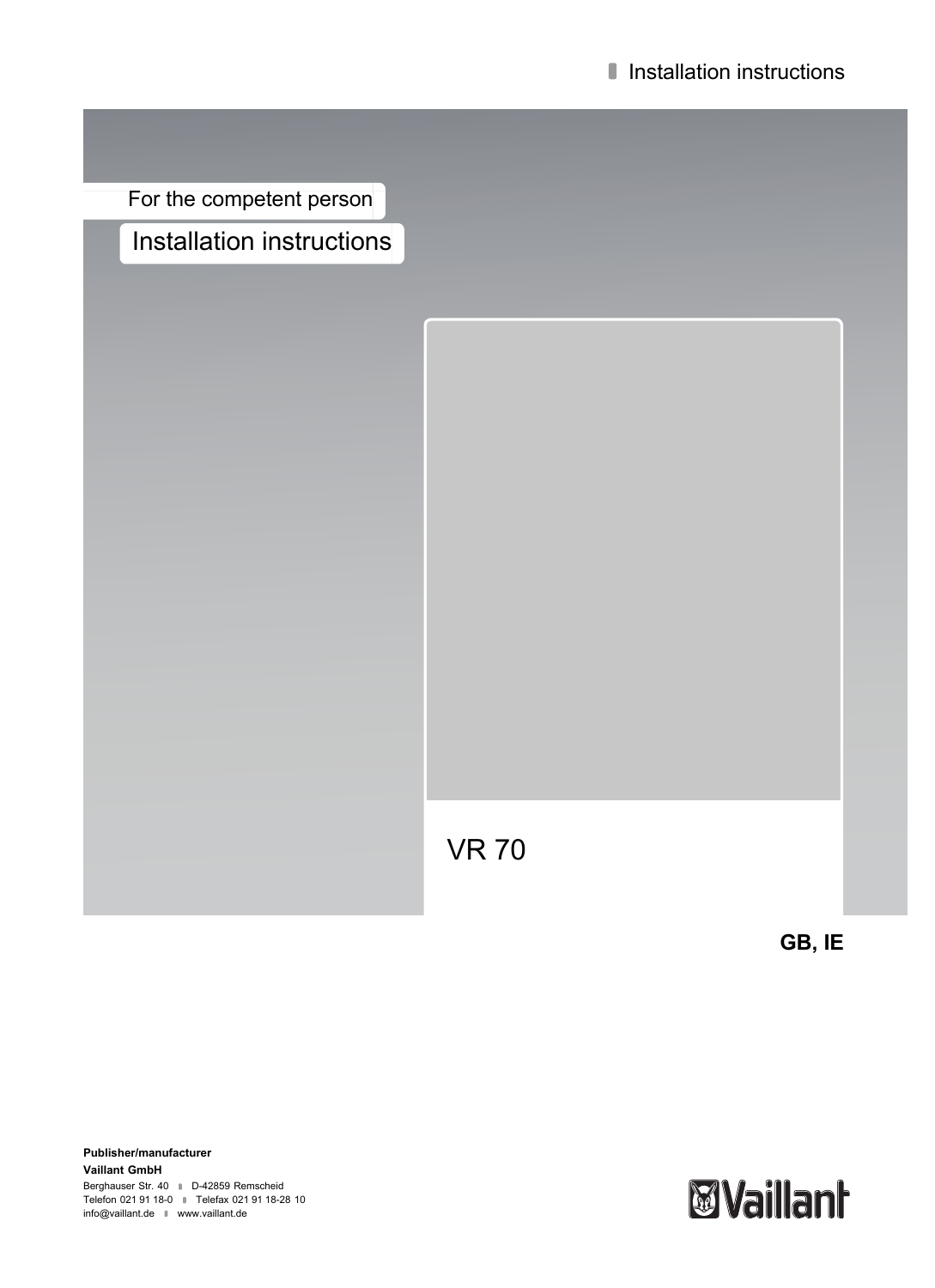# **Contents**

| 1            |                                           | 3 |
|--------------|-------------------------------------------|---|
| 1.1          |                                           | 3 |
| 1.2          |                                           | 3 |
| 1.3          | Regulations (directives, laws, standards) | 3 |
| 1.4          |                                           | 3 |
| $\mathbf{2}$ | Notes on the documentation                | 5 |
| 2.1          | Observing other applicable documents      | 5 |
| 2.2          |                                           | 5 |
| 2.3          |                                           | 5 |
| 3            |                                           | 5 |
| 3.1          |                                           | 5 |
| 3.2          |                                           | 5 |
| 3.3          |                                           | 5 |
| 3.4          |                                           | 5 |
| 3.5          |                                           | 5 |
| 4            |                                           | 6 |
| 5            |                                           | 6 |
| 5.1          |                                           | 7 |
| 6            |                                           | 7 |
| 7            |                                           | 8 |
| 8            |                                           | 8 |
| 9            |                                           | 8 |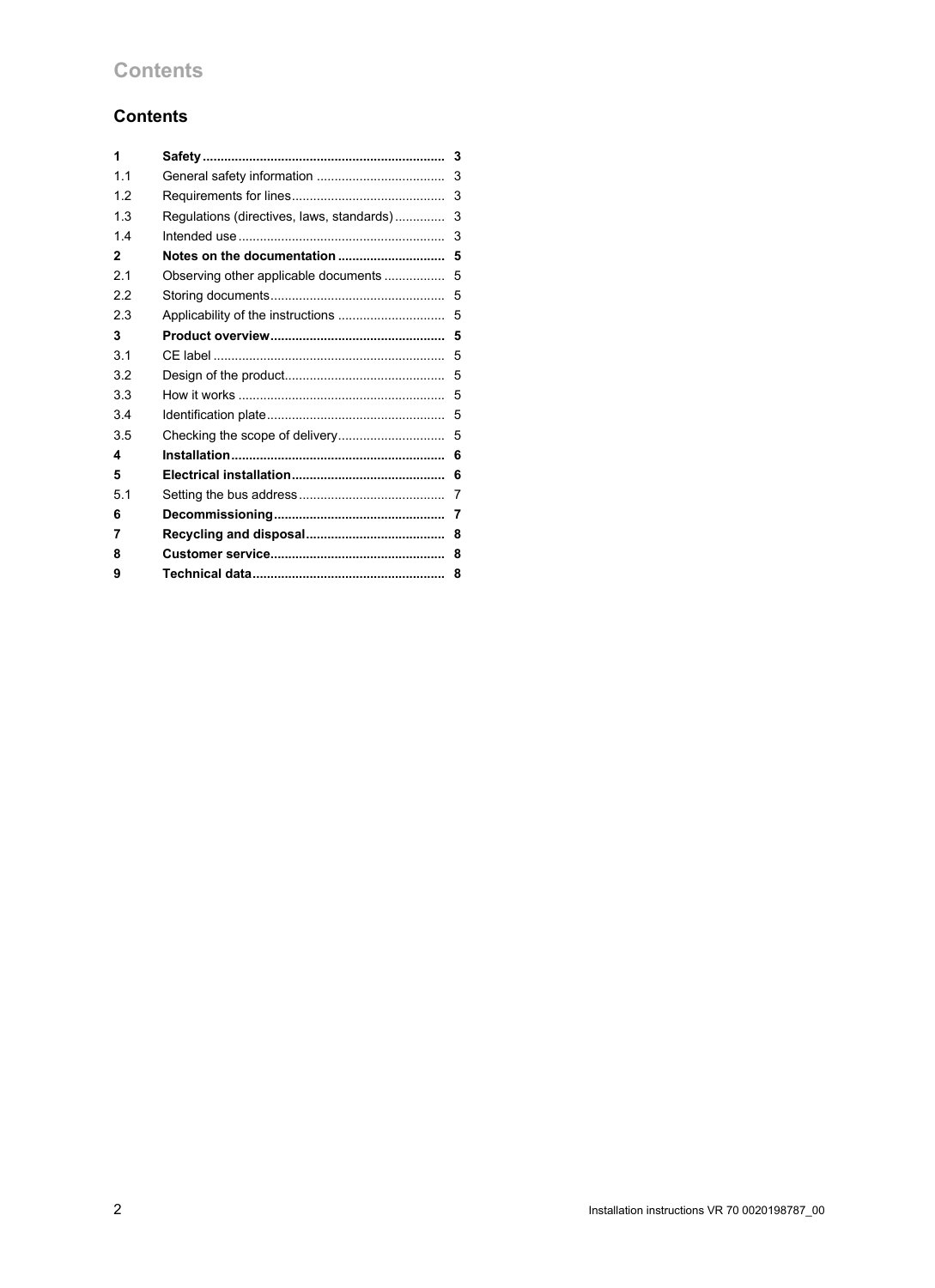# **1 Safety**

# **1.1 General safety information**

# **1.1.1 Risk of death from live connections**

There is a risk of death from electric shock when working on the product when it is open.

- $\triangleright$  Switch the main switch off before removing the cover to work on the product.
- $\triangleright$  Disconnect the product from the power mains by de-energising the product using a partition with a contact opening of at least 3 mm (e.g. fuses or power switches).
- $\triangleright$  Check that the product is de-energised.
- $\triangleright$  Secure the power supply against being switched on again.

# **1.1.2 Material damage due to unsuitable installation room**

If you are installing the product in a moist environment, the electronics may be damaged by moisture.

 $\triangleright$  Only install the product in dry rooms.

# **1.1.3 Danger due to error functions**

- $\triangleright$  Ensure that the heating system is in a technically perfect condition.
- $\blacktriangleright$  Ensure that no safety or monitoring devices have been removed, bridged or disabled.
- $\blacktriangleright$  Immediately rectify any faults and damage that may affect safety.
- ▶ At lengths of over 10 m, 230 V supply cables must be laid separately from sensor or bus lines.
- $\triangleright$  Secure all supply lines in the casing using the enclosed strain relief.
- ▶ Do not use the unit's free terminals as supports for other wiring.

# **1.2 Requirements for lines**

- $\triangleright$  Use standard commercial lines for the wiring.
- $\triangleright$  Do not use flexible lines for 230 V lines.
- $\triangleright$  Use sheathed cables for 230 V lines (e.g. NYM 3 x 1.5).

## **Minimum cross-section**

| Supply line 230 V (pump or<br>mixer mains cable) | $\geq 1.5$ mm <sup>2</sup>  |
|--------------------------------------------------|-----------------------------|
| eBUS line (extra-low<br>voltage)                 | $\geq 0.75$ mm <sup>2</sup> |
| Sensor line (extra-low<br>voltage)               | $\geq 0.75$ mm <sup>2</sup> |

## **Maximum line length**

| <b>Sensor lines</b> | $\leq 50 \text{ m}$ |
|---------------------|---------------------|
| <b>Bus lines</b>    | ≤ 125 m             |

## **1.3 Regulations (directives, laws, standards)**

 $\triangleright$  Observe the national regulations, standards, guidelines and laws.

# **1.4 Intended use**

In the event of inappropriate or improper use, damage to the product and other property may arise.

This product is a system component that enhances the system's functionality. A controller controls and regulates the functions via an eBUS interface.

Operation is permissible with the following component:

## – **VRC 700**

Intended use includes the following:

- observance of accompanying operating, installation and servicing instructions for the product and any other system components
- compliance with all inspection and maintenance conditions listed in the instructions.

This product can be used by children over eight years old and also by persons with limited physical, sensory or mental capabilities or insufficient experience and/or knowledge if they are supervised or have been provided with instructions on how to safely use the product, and they understand the risks resulting from using the product. Children must not play with the product. Cleaning and user maintenance work must not be carried out by children unless they are supervised.

Any other use that is not specified in these instructions, or use beyond that specified in this document shall be considered improper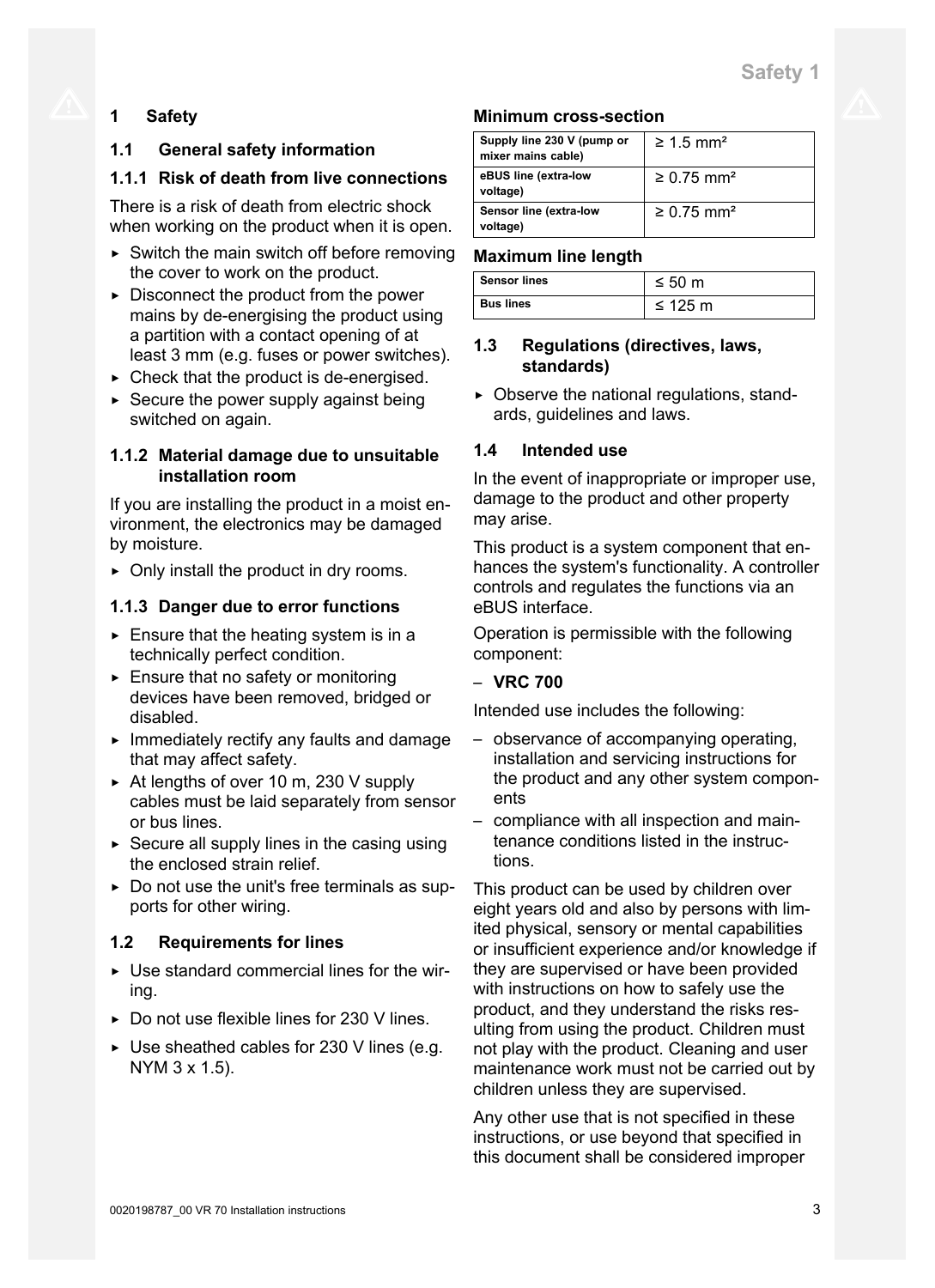use. Any direct commercial or industrial use is also deemed to be improper.

# **Caution.**

Improper use of any kind is prohibited.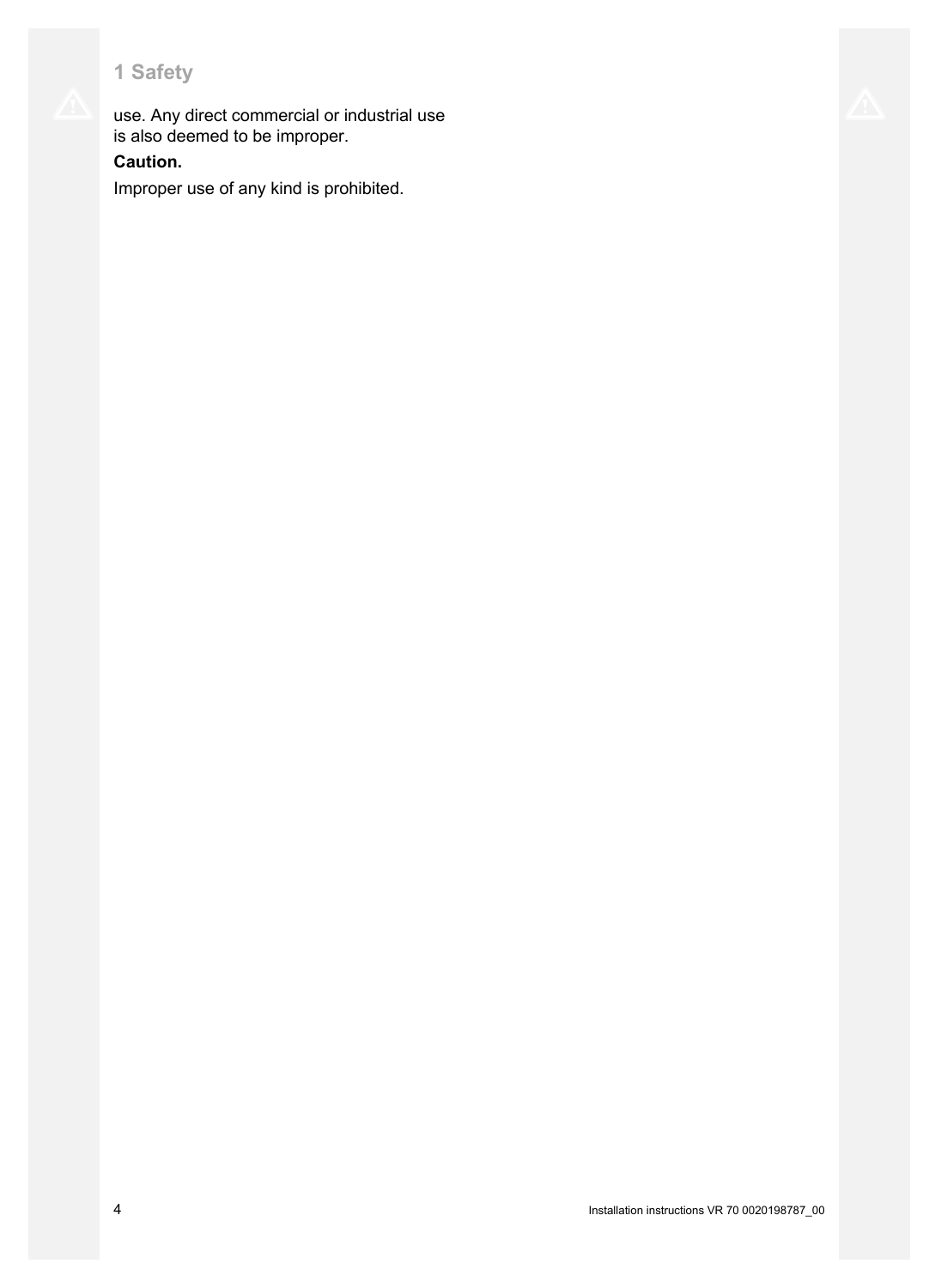### **2 Notes on the documentation**

#### **2.1 Observing other applicable documents**

▶ You must observe all the operating and installation instructions included with the system components.

#### **2.2 Storing documents**

▶ Pass these instructions and all other applicable documents on to the system operator.

#### **2.3 Applicability of the instructions**

These instructions apply only to:

#### **VR 70** – **Article number**

| <b>Great Britain</b><br>0020184844 |
|------------------------------------|
|------------------------------------|

## **3 Product overview**

#### **3.1 CE label**

The CE label shows that the products comply with the basic requirements of the applicable directives as stated on the identification plate.

The declaration of conformity can be viewed at the manufacturer's site.

### **3.2 Design of the product**



- 
- 3 Front casing
- 2 Diagnostics socket

4 Front panel for the

fixing screw

#### **3.3 How it works**

The product has inputs and outputs. By assigning the inputs and outputs in different ways, you can set up various systems. The inputs and outputs are configured using the controller.

#### **3.4 Identification plate**

The identification plate is located on the right-hand side of the casing.

| Information on the identific-<br>ation plate | <b>Meaning</b>                                                         |  |
|----------------------------------------------|------------------------------------------------------------------------|--|
| Serial number                                | For identification                                                     |  |
| <b>VR 70</b>                                 | Product description                                                    |  |
| v                                            | Operating voltage                                                      |  |
| w                                            | Power consumption                                                      |  |
|                                              | Switching capacity for each<br>relay and overall switching<br>capacity |  |
|                                              | Product complies with<br>European standards and<br>directives          |  |
|                                              | Proper disposal of the product                                         |  |

#### **3.5 Checking the scope of delivery**

| Quantity | Component                                       |
|----------|-------------------------------------------------|
|          | <b>VR 70</b>                                    |
|          | <b>VR 10</b>                                    |
|          | Installation accessories (bolts and rawl plugs) |
|          | Installation instructions                       |

▶ Check that the scope of delivery is complete.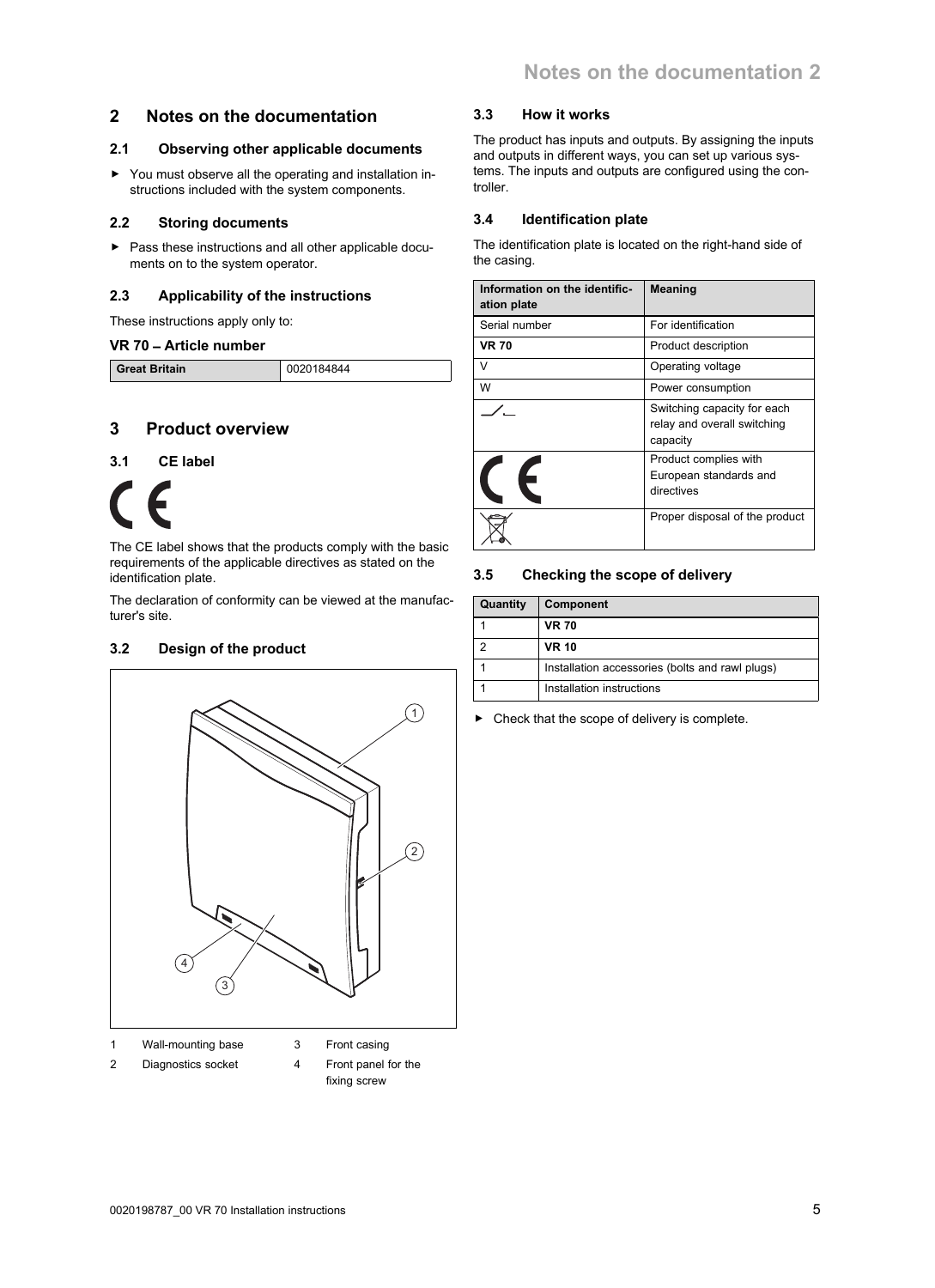# **4 Installation**

# **4 Installation**

### **Opening the product**



1. Open the product in accordance with the illustration.

### **Installing the product**



- 2. Install the product using the appropriate fastening material in accordance with the illustration.
- 3. Connect the product.  $($   $\rightarrow$  Page 6)

### **Closing the product**

- 4. Mount the front casing at the top of the wall socket.
- 5. Use the fixing screw to secure the front casing.

6. Slide the front panel over the fixing screw until the front panel clicks into place.

# **5 Electrical installation**

### **Danger!**

#### **Risk of electric shock**

There is a risk of electric shock when working on electrical components that are connected to the low-voltage network.

- ▶ Disconnect the product from the power supply.
- Secure the product against being switched back on again.
- Check that the product is de-energised.
- Only open the product when it is de-energised.



2 Input and output

5 Mains connection

3 eBUS

**Danger!**

- 1. Connect the required inputs and outputs from the selected system diagram.
- 2. Connect the product using a fixed connection and a partition with a contact opening of at least 3 mm (e.g. fuses or power switches).



#### **Risk of damage caused by incorrect installation.**

Connecting wires that have been stripped back too far may cause short circuits and damage the electronics if a strand accidentally comes loose.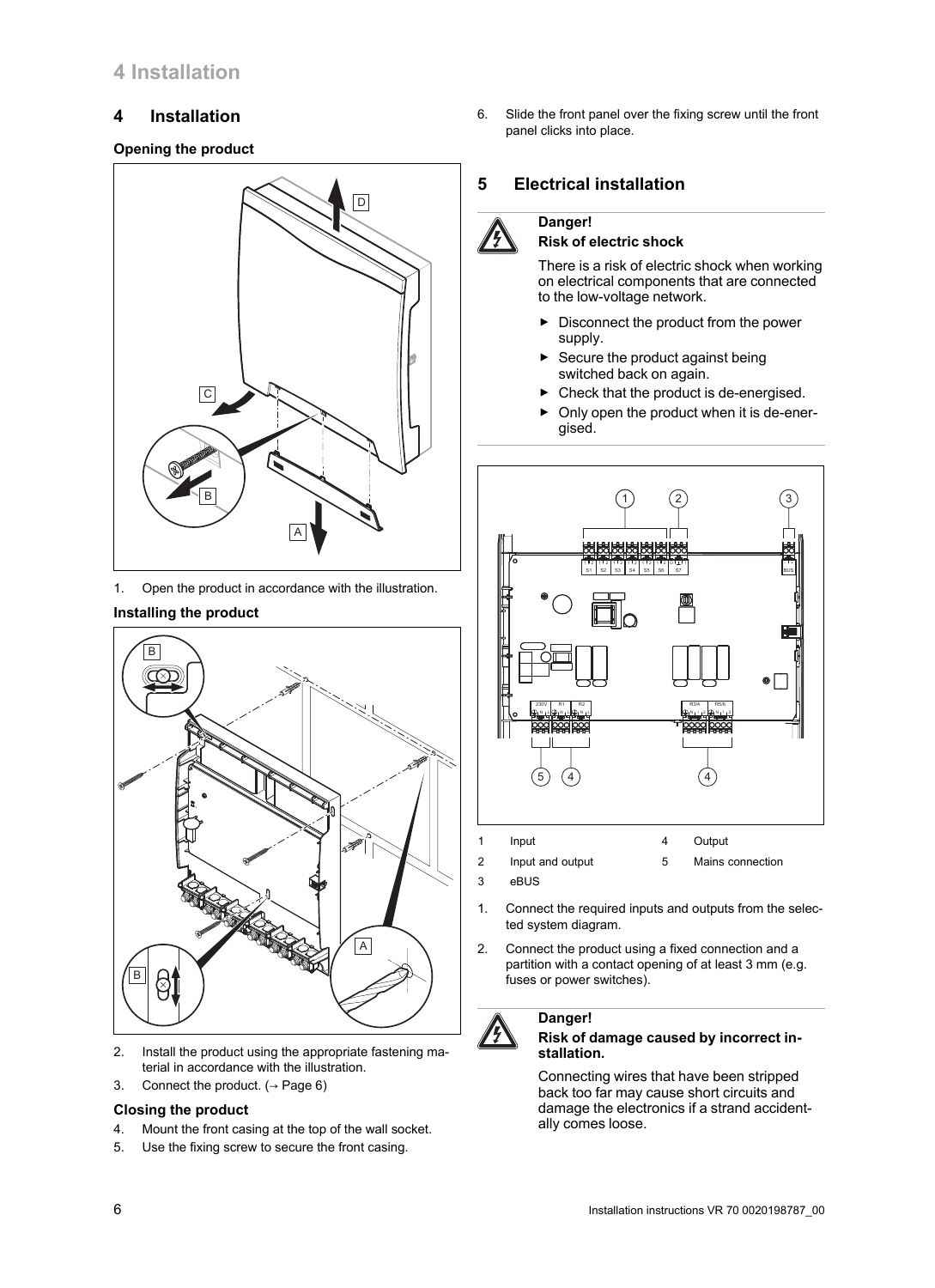- $\triangleright$  Only strip the outer sheathing of flexible cables to a maximum of 2.5 cm to prevent short circuits.
- $\blacktriangleright$  Lay the lines correctly.
- $\blacktriangleright$  Use the strain relief.
- 3. Do not damage the insulation on the connecting wires when you strip the outer sheathing of the line.

# **Connecting the line to the upper terminal block**



- 4. Connect the required inputs and outputs in accordance with the illustration.
- 5. Connect the eBUS line to the terminal strip in the controller's wall socket.

# **Connecting the line to the lower terminal block**



- 6. Connect all of the required lines in accordance with the illustration.
- 7. Set the bus address.  $(\rightarrow$  Page 7)
- 8. Close the product.  $( \rightarrow$  Page 6)

# **5.1 Setting the bus address**



- 1 Address switch
- Assign a unique address to each VR 70 that is connected, beginning with Address 1.

# **6 Decommissioning**

- 1. Decommission the heating installation if you want to replace the product.
- 2. Disconnect the product from the power mains by de-energising the product using a partition that has a contact opening of at least 3 mm.
- 3. Check that the product is de-energised.
- 4. Secure the power supply against being switched on again.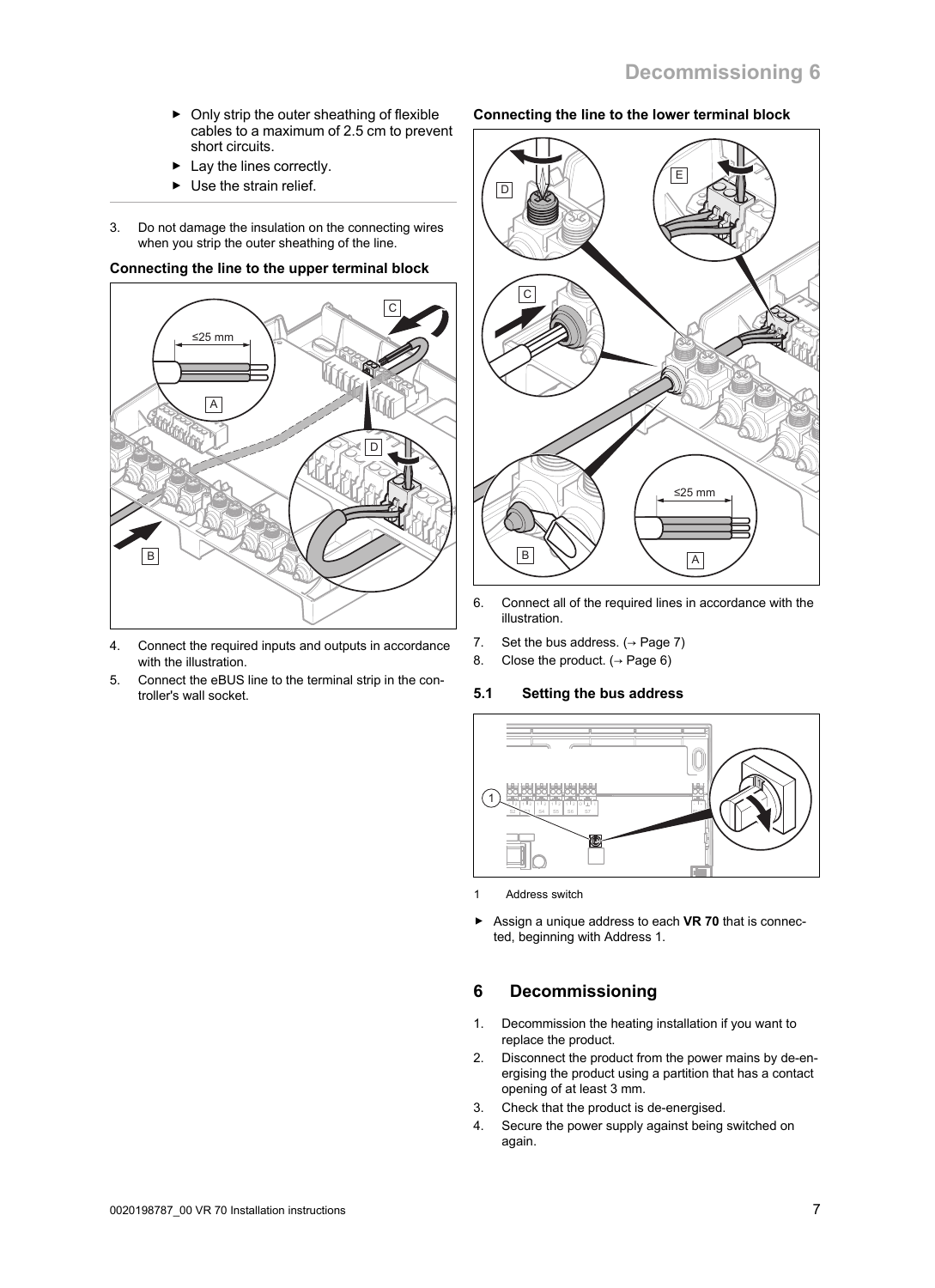# **7 Recycling and disposal**

- 5. Open the product.  $(\rightarrow$  Page 6)
- 6. Disconnect the lines from the product's terminal block.
- 7. Unscrew the wall-mounting base from the wall.

# **7 Recycling and disposal**

 $\blacktriangleright$  The competent person who installed your product is responsible for the disposal of the packaging.

If the product is identified with this symbol:

- ▶ In this case, do not dispose of the product with the household waste.
- ▶ Instead, hand in the product to a collection centre for old electrical or electronic appliances.

If the product contains batteries that are marked with this symbol, these batteries may contain substances that are hazardous to human health and the environment.

▶ In this case, dispose of the batteries at a collection point for batteries.

## **8 Customer service**

To ensure regular servicing, it is strongly recommended that arrangements are made for a Maintenance Agreement. Please contact Vaillant Service Solutions (0870 6060 777) for further details.

# **9 Technical data**

| Max. operating voltage             | 230 V        |
|------------------------------------|--------------|
| <b>Total current</b>               | $\leq 4$ A   |
| Rated surge voltage                | 2,500 V      |
| Max. extra-low voltage (ELV)       | $24 V =$     |
| Safety extra-low voltage<br>(SELV) | 24 V $=$     |
| Mode of operation                  | Type 1.B.C.Y |
| <b>Connection type</b>             | Y            |
| Level of protection                | IP 20        |
| <b>Protection class</b>            | ı            |
| Degree of contamination            | 2            |
| <b>Ambient temperature</b>         | 060 °C       |
| Rel. air humidity                  | 2995%        |
| Height                             | 293 mm       |
| Width                              | 277 mm       |
| Depth                              | 68 mm        |